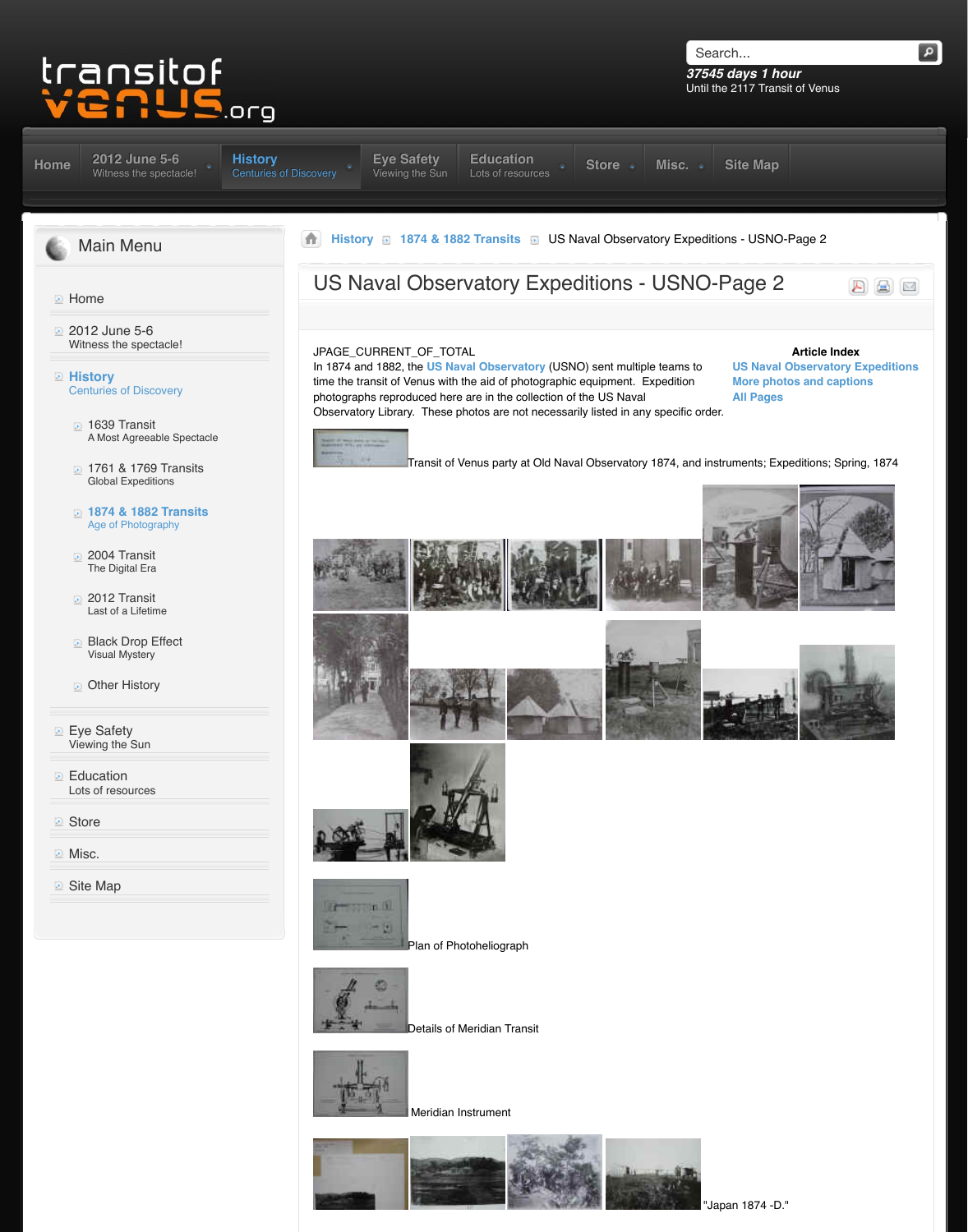













**The Interior of Japan Photographic Hut...**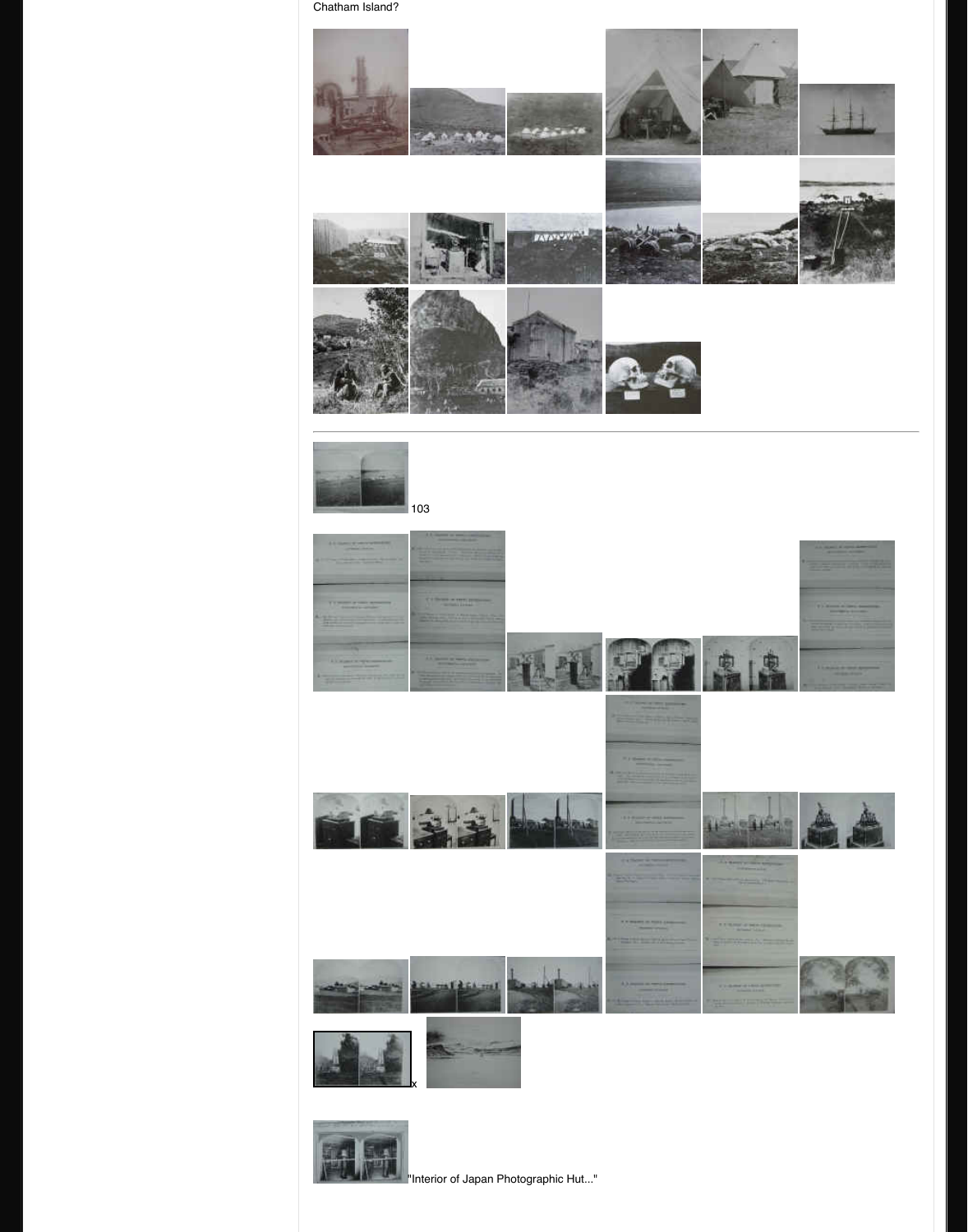[Photographic Hous](http://www.transitofvenus.org/images/stories/USNO/DSC02742.JPG)e; Siberia Transit House; Crozet's refractor."



"View of Venusia! from N.W.; New



"View of two transit and photograp

[over ground betwe](http://www.transitofvenus.org/images/stories/USNO/DSC02744.JPG)en Kerguelen photographic lens a in situ."



 $\mathsf{I}\text{-}\mathsf{Four}$  of the 8 equatorial houses.  $\cdot$ 

[distance."](http://www.transitofvenus.org/images/stories/USNO/DSC02745.JPG)



 $"$ The Equatorial houses with squar



"View of Equatorial houses and pa







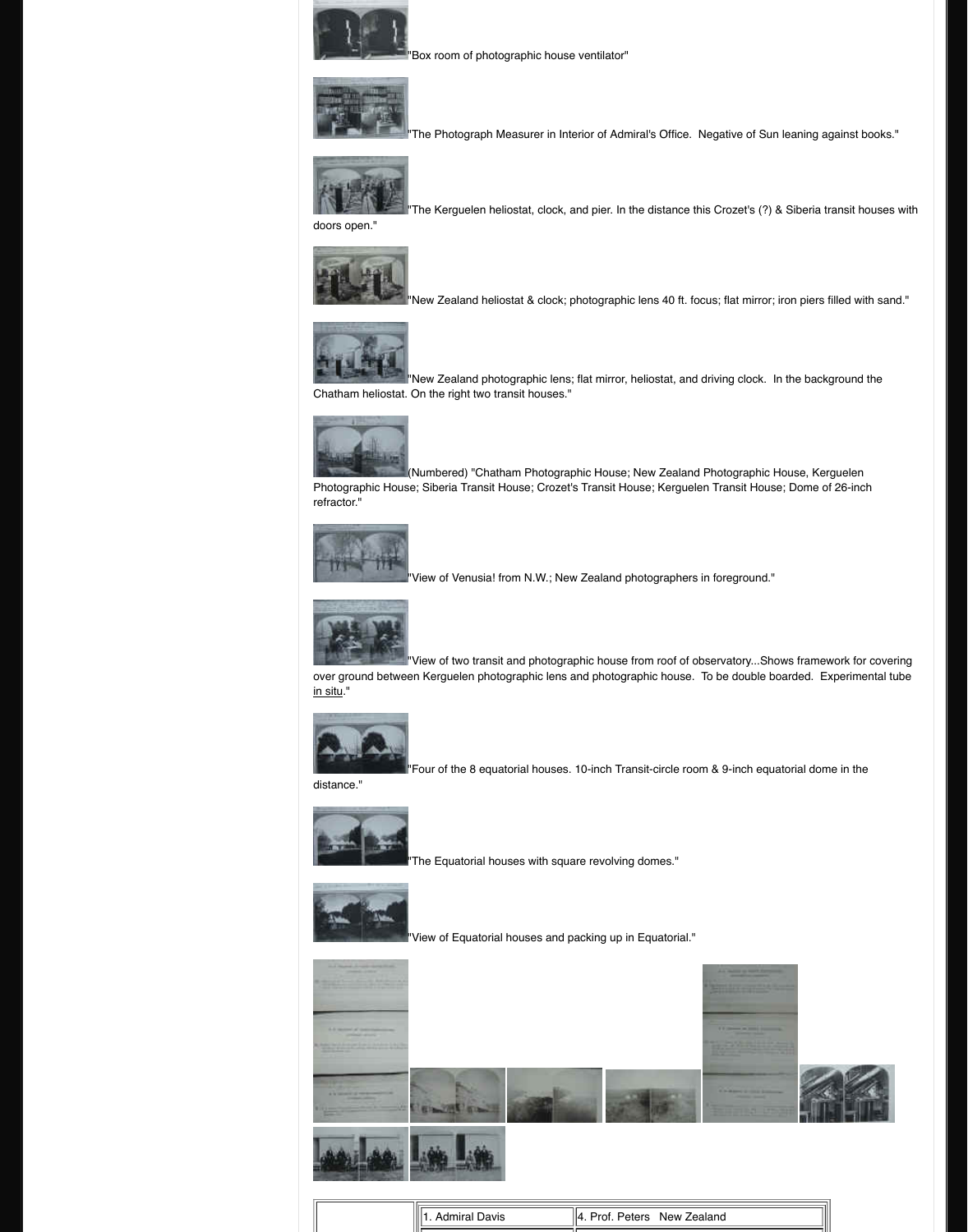

["](http://www.transitofvenus.org/images/stories/USNO/DSC02762.JPG)Interior of Equatorial house show



"View of Washington Naval Obser



**N**"Miss Mitchell's Equatorial which resemble [of the 9-inch Equato](http://www.transitofvenus.org/images/stories/USNO/DSC02764.JPG)rial dome; shows also the Obser.



"The Transit-instrument in its hous



"Washington Observatory from the



"Washington Observatory from the



"Washington Observatory from the

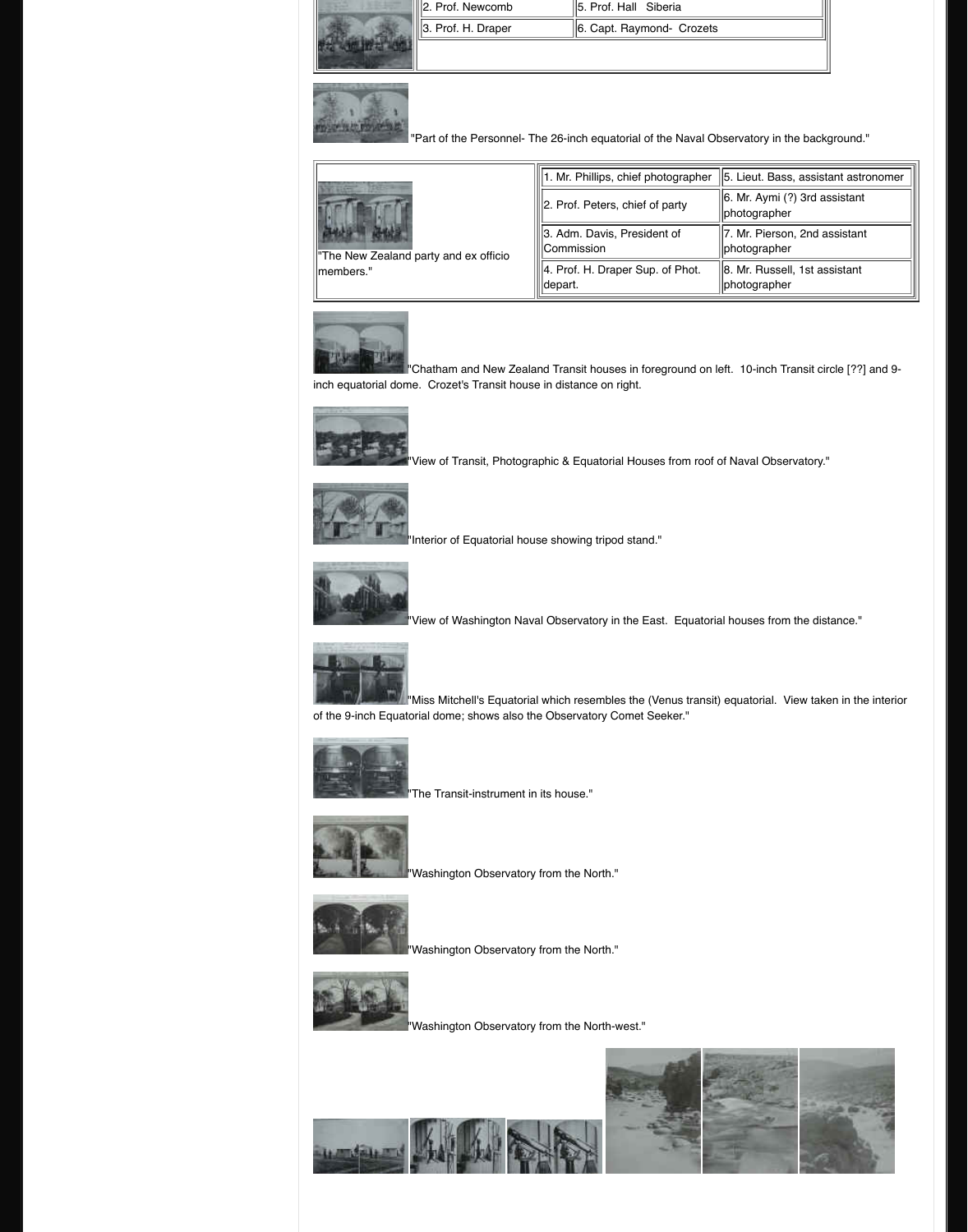

[Y.- Encampment of](http://www.transitofvenus.org/images/stories/USNO/DSC02782.JPG) [the U.S. Transit of](http://www.transitofvenus.org/images/stories/USNO/DSC02783.JPG) Venus Party, c



(broken link)

0520

"QB512 no.1 ST 3 of 4" "Fig 10"

["View in Venusea f](http://www.transitofvenus.org/images/stories/USNO/DSC02788.JPG)[rom the roof of the o](http://www.transitofvenus.org/images/stories/USNO/DSC02789.JPG)bservatory." "Is this S Newcomb's little joke? Does it mean just the



"QB512 no.1 ST 1 of 4"



"Fig. 8 The heliostat and object gl



"1874- Transit of Venus Equipme







"[La.] Slide moved a trifle little slov "Mirror and objective dusted off. Plumb line all right."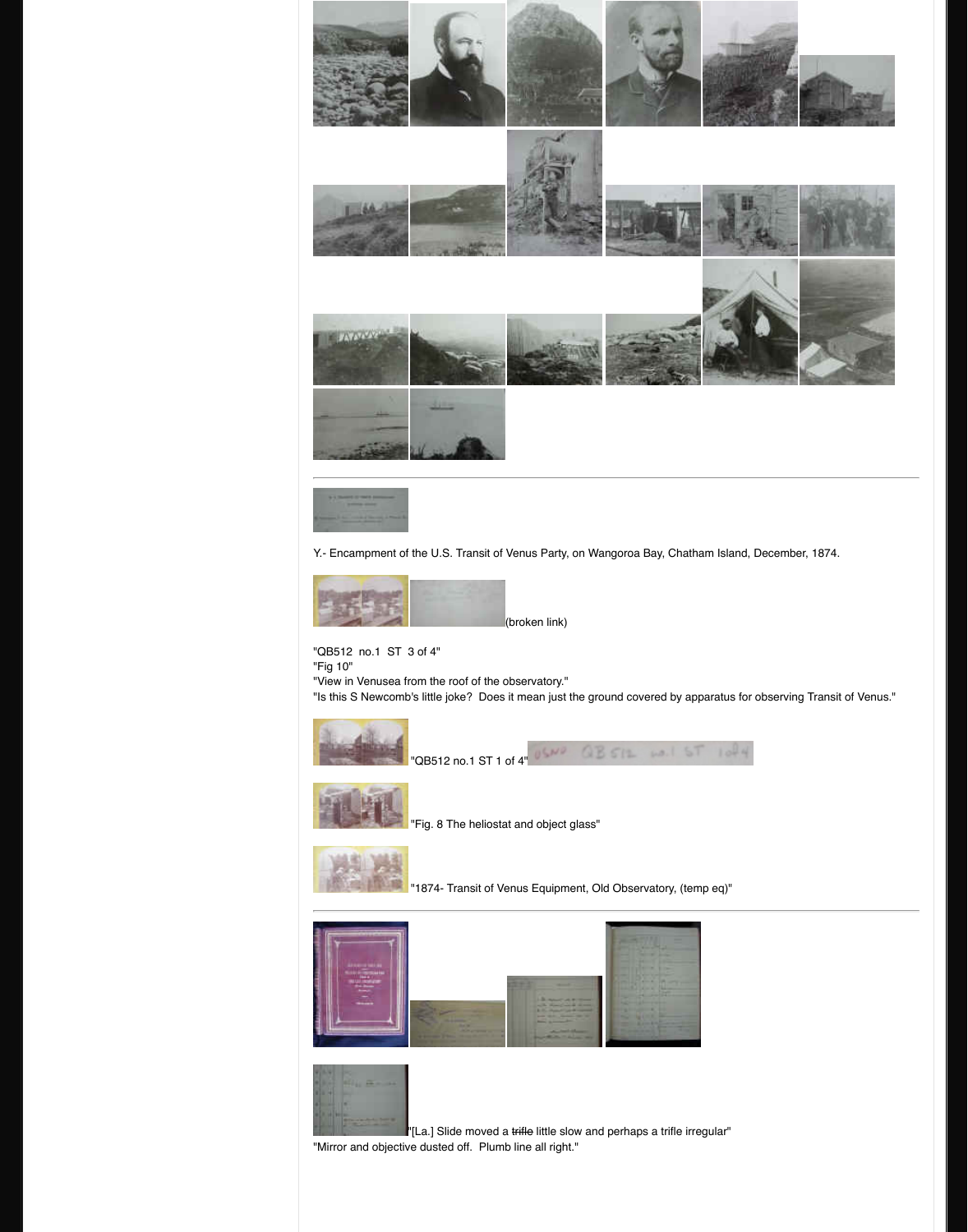





Piece of plumb-line wire used at the



Observations of the Transit of Ven



 $"$  With the compliments of Professom